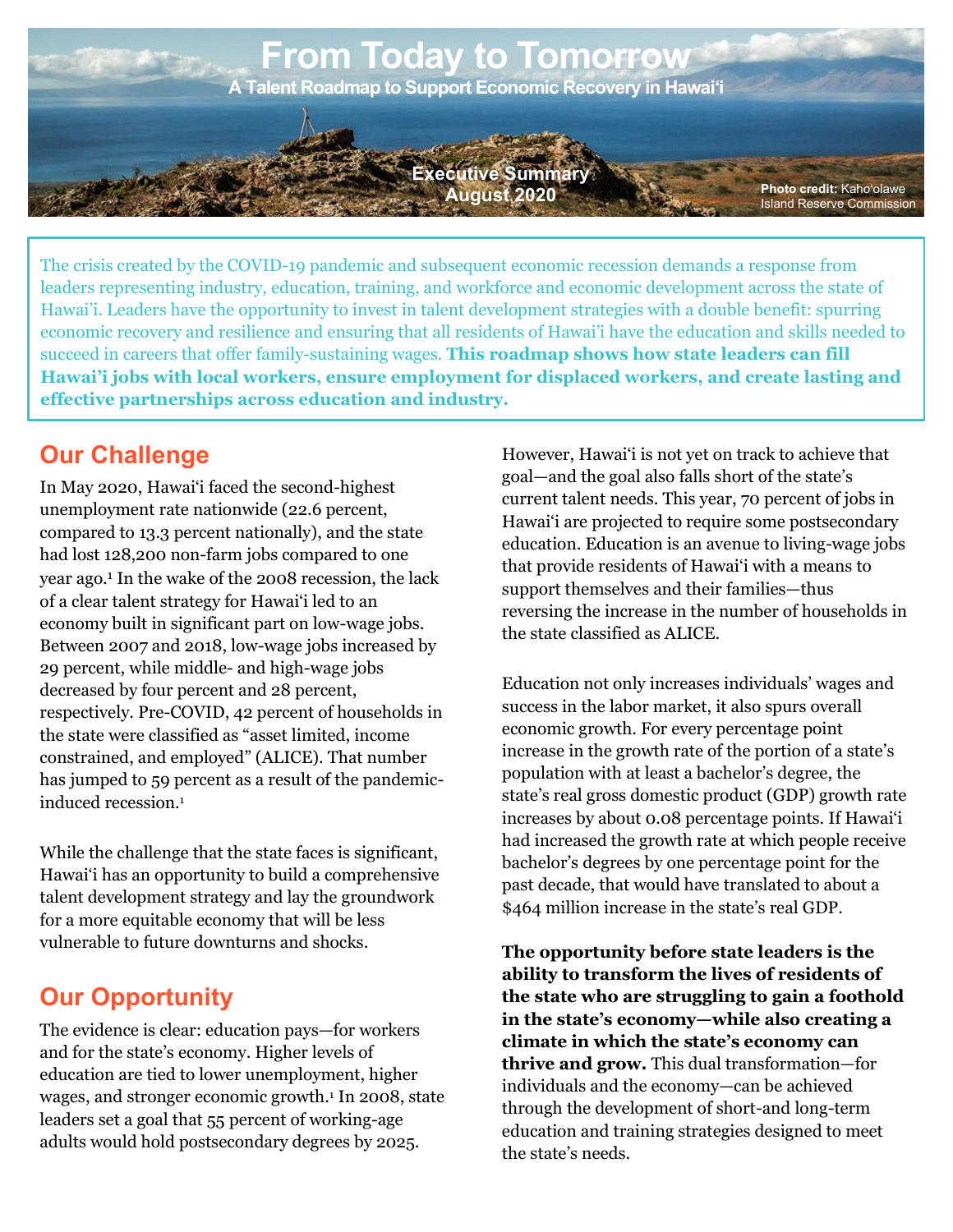## **Our Call to Action**

The current crisis offers state leaders an opportunity to break away from business as usual and embrace bold new strategies and ways of working that can transform Hawai'i and the lives of its residents. We know that education is vital for a skilled workforce and productive economy: it increases earnings and employment and drives growth. Yet Hawai'i's progress toward building a workforce with valuable degrees and industry-recognized credentials is not keeping pace with the state's economic needs. Hawai'i needs new strategies to get people back to work and spur economic growth. In ten years, postsecondary attainment in the state grew by four percentage points. This roadmap calls on state leaders to more than double that growth in half the time—a 10-point gain in five years. This is the growth needed to build a strong Hawai'i economy.

As leaders in Hawai'i pivot from responding to the immediate effects of the COVID-19 crisis, they will need to create the conditions that accelerate the state's transition to renewing and rebuilding for longterm recovery—the third phase of the state's *[Beyond](https://governor.hawaii.gov/wp-content/uploads/2020/05/Gov_Reopening-Presentation-Slide-Deck_18-May-2020.pdf)  [Recovery](https://governor.hawaii.gov/wp-content/uploads/2020/05/Gov_Reopening-Presentation-Slide-Deck_18-May-2020.pdf)* strategy—and finally into building resilience for a stronger Hawai'i in phase four of the strategy.

This roadmap lays out strategies through which cross-sector leaders in the state can seize the opportunity they now have to reorient state systems to support statewide economic growth and economic advancement for all residents of Hawai'i.

By pairing federal, state, and private resources with new learning and training models, Hawai'i can accelerate more people into jobs that are insulated from economic shocks and point the way toward recovery and resilience. We call on public officials and leaders in business and philanthropy to secure the necessary capital to invest in these strategies. And we call on education and workforce development leaders to double down on the promising practices from across the state highlighted in this road map and to pursue bold new ideas to reimagine education and workforce development systems that work for all. **These programs can no longer serve dozens or even hundreds. Now they must literally serve thousands. By working together—and measuring our progress—we can open the door to economic advancement for all of the state's residents, ensure a qualified applicant for every job opening, and build an economy that works for Hawai'i's future.**

## **Priority Sectors for Talent Development to Build a Resilient Economy**

A sustainable and inclusive economic recovery will require efforts to build skilled talent pipelines in three key recession-resilient sectors that offer high-wage, high-growth career pathways:

- **Health care, including both clinical and community health.** The health care sector has a significant economic footprint statewide, with the total number of jobs remaining fairly steady in the midst of the pandemic. This sector is critical to addressing the current public health crisis, supporting the state's aging population, and providing jobs with career pathways and strong long-term earning potential.
- **Technology, including IT, biotechnology, and emerging clean energy occupations.** There has been significant growth in IT occupations over the last decade, with more than half experiencing growth of 10 percent or more from 2010 to 2020. Other industries that require technical knowledge, such as energy (including clean energy) and biotech have also demonstrated growth. Technology offers strong wages and valuable flexibility for workers. Because IT jobs cut across multiple sectors, workers in those jobs are well positioned to seek employment in growing industries.
- **Skilled trades**, **including sustainable agriculture, manufacturing, and construction.** Recent growth across several manufacturing industries and the construction sector in Hawai'i is significant.In addition, growth in industries such as aquaculture and sustainable agriculture is notable in Hawai'i.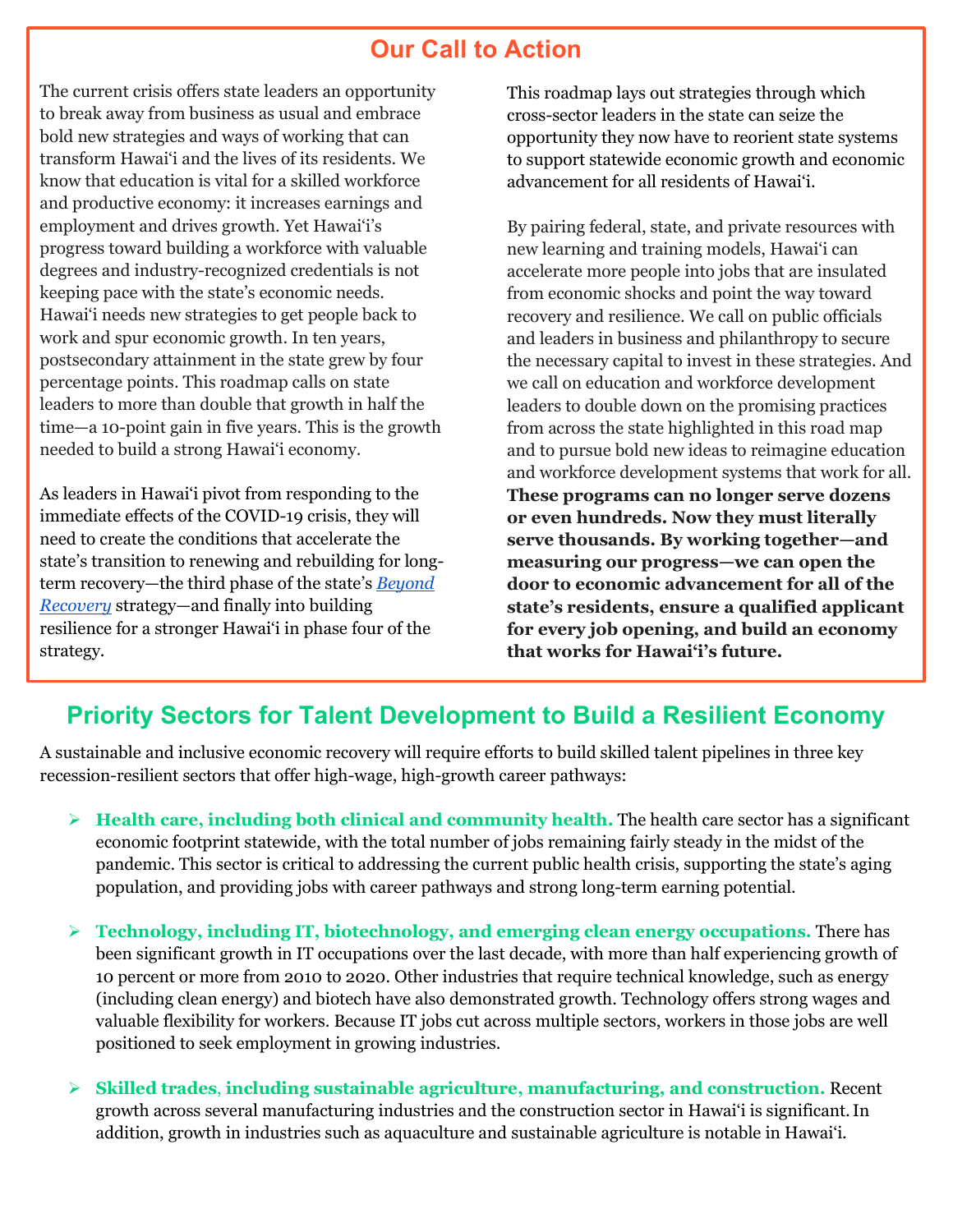# **Strategic Opportunities to Invest and Scale**

The roadmap identifies three key strategic areas that promise a high level of return on investment for state leaders who prioritize them in the state's recovery strategy.

### **Expand Work-Based Learning**

#### *Create and scale equitable work-based learning opportunities that deliver clear benefits for both participants and employers*

### **Short-Term Action Items**

- $\triangleright$  Transition to virtual work-based learning and career exploration.
- $\triangleright$  Create paid experiences for young people that enable them to build employability skills while working for community benefit.
- $\triangleright$  Develop on-the-job training (OJT) programs aligned to priority industry sectors.

## **Longer-Term Action Items**

- $\triangleright$  Develop and scale apprenticeships.
- $\triangleright$  Incentivize employer engagement in workbased learning while ensuring that workbased learning delivers clear benefits for employers.
- $\triangleright$  Fund and grow regional intermediary organizations.

### **Rapidly Reskill and Credential**

#### *Increase opportunities for workers to quickly reskill and upskill through the expansion of shortterm credentialing opportunities that develop in-demand, transferable skills*



#### **Short-Term Action Items**

- $\triangleright$  Identify and expand short-term credentials that develop transferable skills and lead to high-demand occupations.
- $\triangleright$  Use labor market information to identify targeted transferable skills.
- $\triangleright$  Build immediate re-connections to the labor market through "lifeboat" jobs— occupations that support individuals who are out of work so that they can earn an immediate income without additional education or licensure.

# **Longer-Term Action Items**

- $\triangleright$  Align K-12 CTE programs to in-demand credentials and prioritized industries.
- $\triangleright$  Leverage the strengths of the University of Hawai'i system to develop clearly outlined career ladders.
- $\triangleright$  Support industry investments in tuition reimbursement, career advancement, and earn-and-learn strategies.

## **Grow Sector-Based Strategies**

#### *Advance industry-driven solutions to meet shared goals to bounce back from economic downturn*



#### **Short-Term Action Items**

- $\triangleright$  Create targeted supports— such as funding and incentives—for small businesses, especially those in priority sectors.
- ▶ Design sector-sponsored, short-term reskilling and upskilling programs.
- $\triangleright$  Strengthen relationships across businesses and educational institutions to ensure new graduates meet industry needs and seamlessly transition into the workforce.

**Longer-Term Action Items**

- $\triangleright$  Develop new networks in priority sectors to determine common needs, share best practices, and develop sector-based solutions.
- Reimagine a tourism industry focused on sustainable practices grounded in Aloha ʻāina and the culture of Hawai'i.